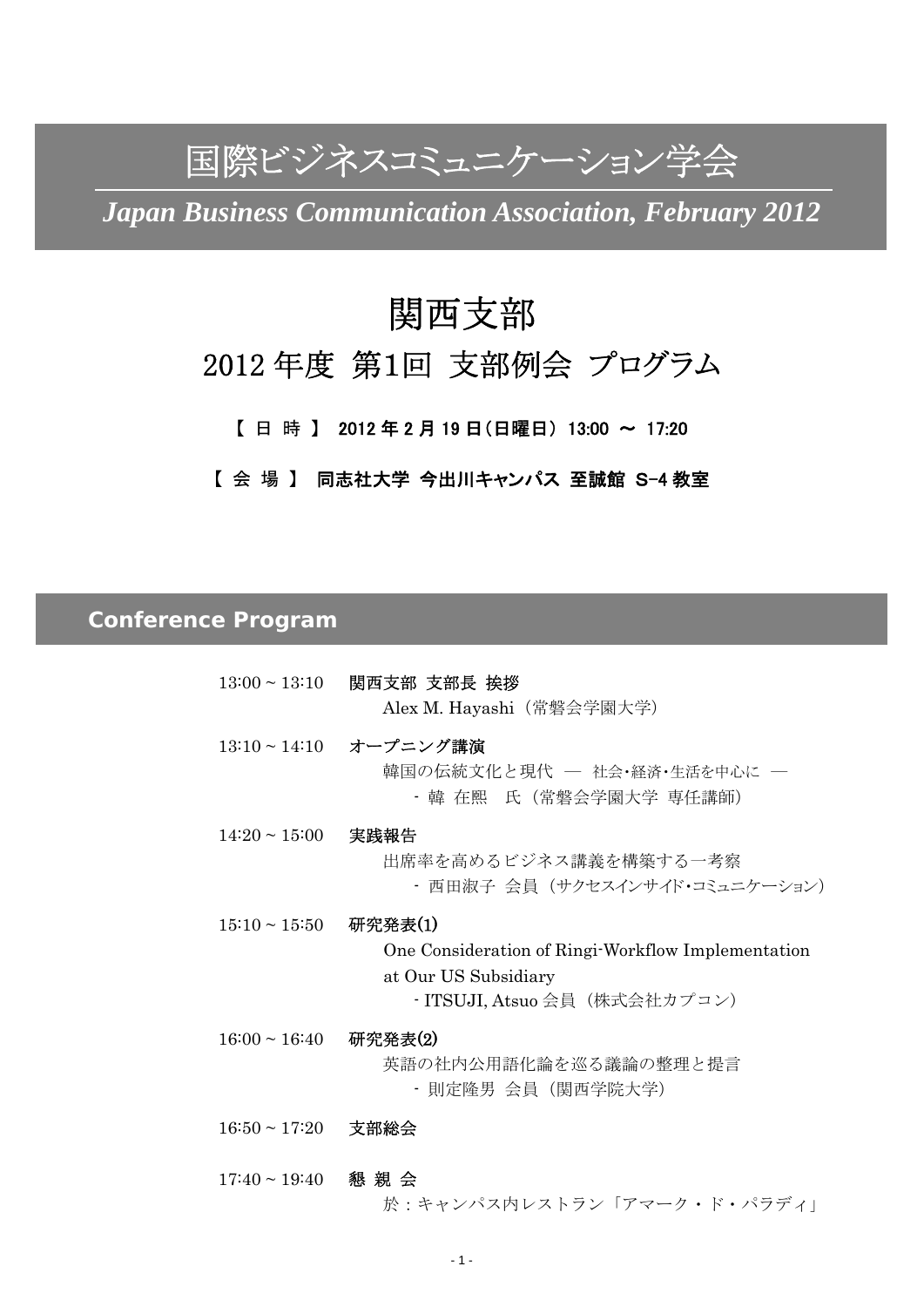## *Opening Lecture 13:10 ~ 14:10*

## ■ 講演者プロフィール

## 韓 在熙 氏 ─ 常磐会学園大学 国際こども教育学部 国際こども教育学科 専任講師

ソウル崇義女子大学(幼児教育学専攻)・同志社大学(文化学科教育学専攻)で学んだのち、大阪 教育大学大学院 教育学研究科 学校教育専攻を修了(教育学修士)。名古屋市立大学大学院 人間文 化研究科 博士後期課程 単位取得満期退学。主要な研究テーマは、「日本と韓国における幼児教育 カリキュラム研究」「韓国における遊びの伝統と現在」「韓国語の教材研究」など。

## ■ 演 題

## 韓国の伝統文化と現代 – 社会・経済・生活を中心に – **Cultural Trends in South Korea: Its Business and Society**

## ■ 要 旨

近年の韓国は、国をあげての世界化・国際化・情報化が進められ、経済的な成長とともに生活文化 面における様々な文化変容をもたらしてきている。本報告では韓国の現代文化に受け継がれている 伝統文化及び伝統的な価値観の変化が起きつつある現代の社会・経済・生活文化の最新動向につい て紹介したい。

(日本語による講演 45 分間、質疑応答 15 分間)

## *Presentations 14:20 ~ 16:40*

#### ■ 実践報告 14:20 - 15:00 (発表 30 分間、質疑応答 10 分間)

## 出席率を高めるビジネス講義を構築する一考察

西田淑子 会員 (サクセスインサイド・コミュニケーション)

#### 発表要旨

2011 年度後期、選択科目で 4 科目の全履修者に対する平均出席率は 70%、4 科目中最高科目の出席率 は 83.8%。遅刻、欠席、おしゃべり、途中退室、居眠り、をどうしたらなくせるのか、よりも、どうしたら面白い 講義になるのか、を試行錯誤した現在の結果である。最終講義の学生のコメントは「たった半年間でしたが、 国際にこんな素敵なおもしろい先生がいらっしゃることにとても驚き、とても楽しい授業でした。(大阪国際 大学 宿泊ビジネスマネジメント)」、「今日で最後の授業だったので、ちょっとさみしいです!(鈴鹿国際大 学 ホテルマネジメント)」「今までにない授業方法だったので、授業も先生も全てが新しくて楽しかったです。 (大阪国際大学 旅行業実務Ⅰ)」 なにが出席率を高める講義だったのか考察する。